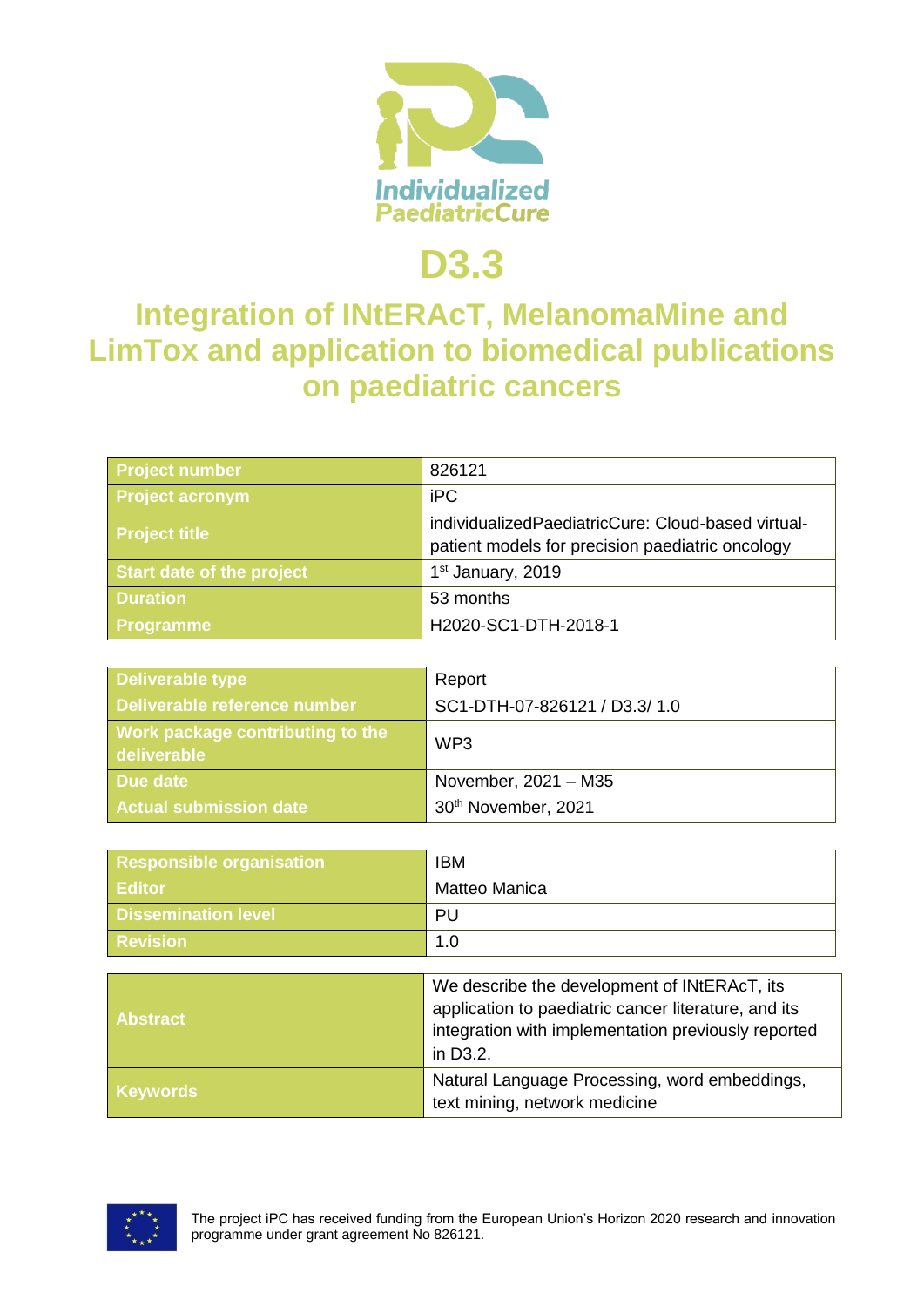

#### **Editor**

Matteo Manica (IBM)

#### **Contributors** (ordered according to beneficiary numbers)

Davide Cirillo (BSC)

#### **Disclaimer**

The information in this document is provided "as is", and no guarantee or warranty is given that the information is fit for any particular purpose. The content of this document reflects only the author`s view – the European Commission is not responsible for any use that may be made of the information it contains. The users use the information at their sole risk and liability.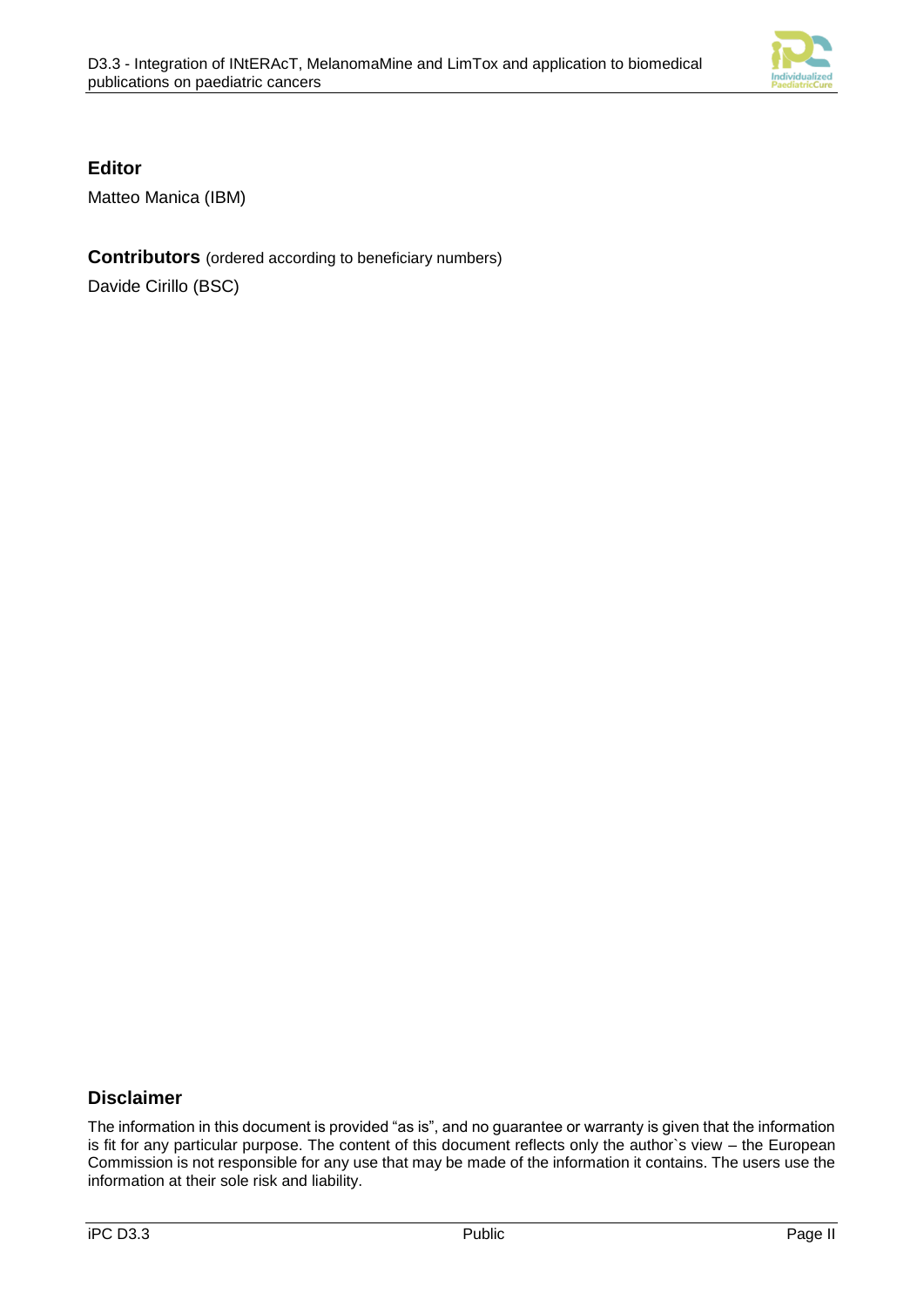

## **Executive Summary**

This document reports on the integration of INtERAcT in the text mining workflow implemented in the context of D3.2. The workflow has been built to adapt LimTox and MelanomaMine to paediatric tumour abstracts from PubMed and relies on INtERAcT in its downstream component of inferring molecular associations between entities extracted from unstructured text.

In [Chapter 1](#page-3-0) we provide a summary of D3.2 and we describe the fundamental concepts of INtERAcT as well as the reasons behind the integration. In [Chapter 2](#page-6-0) we describe INtERAcT more in details, explaining its application to paediatric tumours in the context of the text mining workflow implemented, describing the integration with the iPC text mining workflow. In [Chapter 3](#page-8-0) we comment on the results obtained in D3.2, describing how to reproduce them and reporting statistics for the networks estimated. In [Chapter 4](#page-9-0) we report summary and conclusions.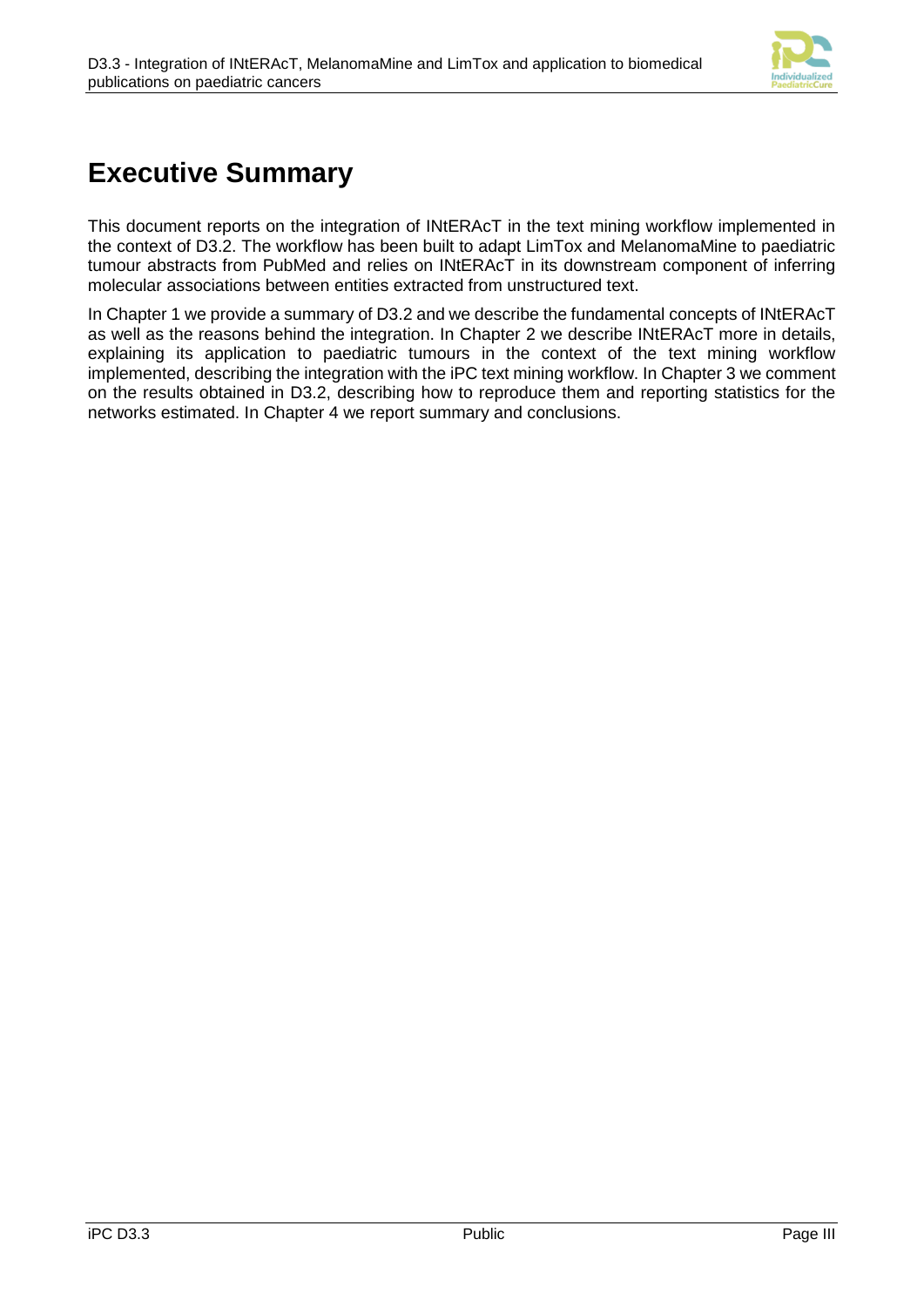

## **Table of Content**

| 1.1 |                                                                                |  |
|-----|--------------------------------------------------------------------------------|--|
| 1.2 |                                                                                |  |
| 1.3 |                                                                                |  |
|     |                                                                                |  |
| 2.1 |                                                                                |  |
| 2.2 | Integration scheme and INtERAcT application to paediatric cancer literature  4 |  |
|     |                                                                                |  |
| 3.1 |                                                                                |  |
|     |                                                                                |  |
|     |                                                                                |  |
|     |                                                                                |  |

## **List of Figures**

[Figure 1: iPC text mining workflow where the role of the INtERAcT integration is highlighted with a](#page-5-0)  [purple box.......................................................................................................................................](#page-5-0) 2 [Figure 2: Depiction of INtERAcT. Vector representations of words are used to define neighbours'](#page-6-2)  [distributions that are then compared for similarity using a score based on the Jensen-Shannon](#page-6-2)  divergence. [.....................................................................................................................................](#page-6-2) 3

### **List of Tables**

<span id="page-3-0"></span>

| Table 1: Tumour types considered reporting the MeSH terms used and the number of abstracts used |  |
|-------------------------------------------------------------------------------------------------|--|
|                                                                                                 |  |
| Table 2: Statistics for the networks estimated for the five tumour corpora considered in D3.25  |  |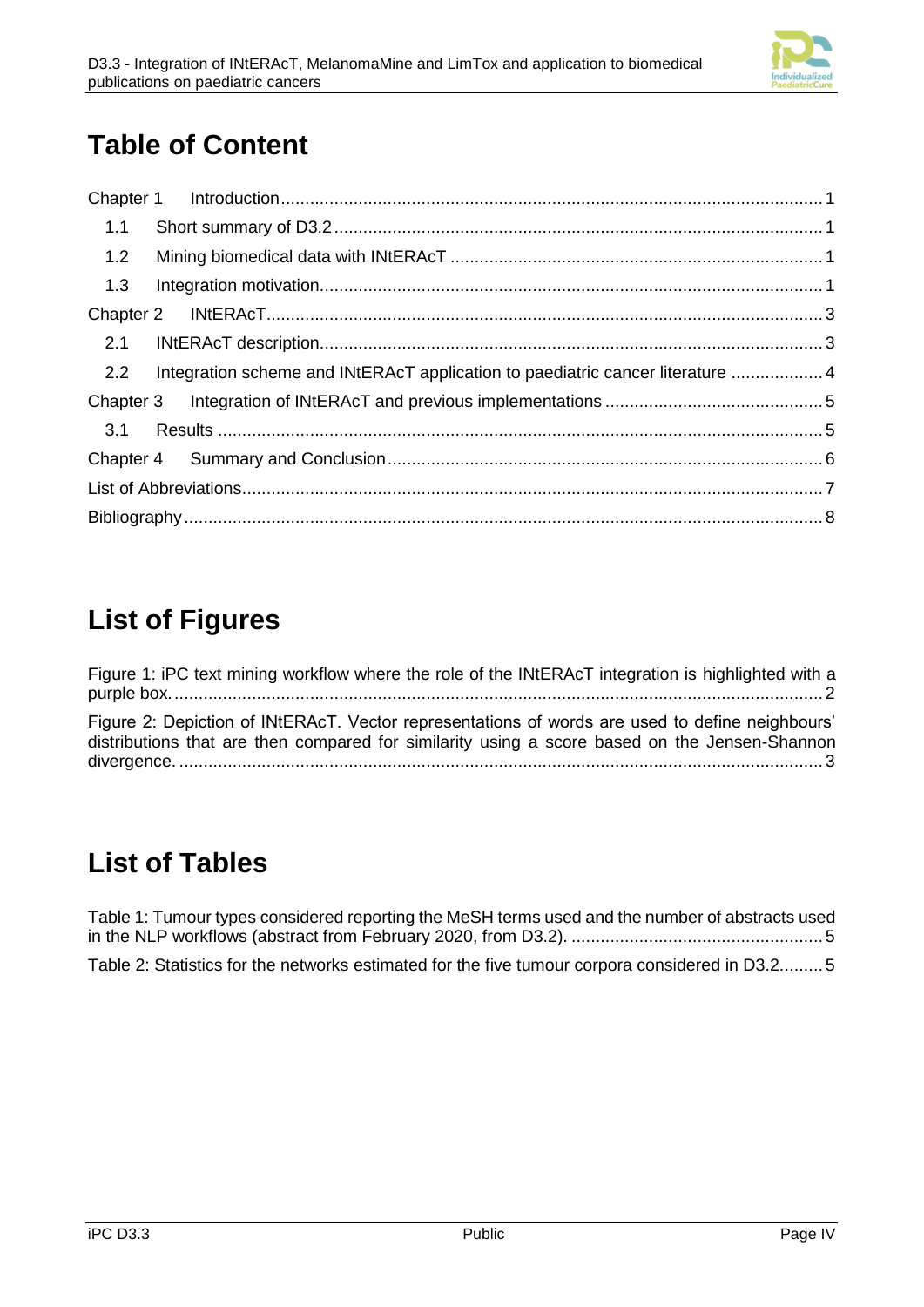

### <span id="page-4-0"></span>**Chapter 1 Introduction**

### <span id="page-4-1"></span>**1.1 Short summary of D3.2**

D3.2 describes a text mining workflow that we implemented for distilling biomedical concepts and entities from PubMed abstracts on paediatric tumours. We considered as starting points two text mining tools developed in BSC: LimTox (Cañada A, 2017) [\(http://limtox.bioinfo.cnio.es/\)](http://limtox.bioinfo.cnio.es/) and MelanomaMine [\(http://melanomamine.bioinfo.cnio.es/,](http://melanomamine.bioinfo.cnio.es/) [https://github.com/cirillodavide/melanomamine\)](https://github.com/cirillodavide/melanomamine). Both tools have been adapted to parse PubMed abstracts and assemble a paediatric tumour-specific corpora as well as extract entities and annotations for downstream NLP and RE tasks. The processed entities have been then used to compute context-specific networks using INtERAcT leveraging the word embeddings learned on the relevant literature identified via LimTox and MelanomaMine.

### <span id="page-4-2"></span>**1.2 Mining biomedical data with INtERAcT**

INtERAcT has been conceived as a mean to better leverage learned word vector representations. The major advantage given by its application lies in its unsupervised nature. By exploiting the metric it defines we can easily build relational networks by scoring arbitrary pairs of entities. The only requirements are to initially cluster the vector space learned on the corpus of interest and provide an entities list to be considered (more details in [Chapter 2\)](#page-6-0). This allows for a seamless integration with the tools developed in BSC (LimTox and MelanomaMine) at two levels: first, considering word vectors specifically trained on paediatric cancer literature; second, building the relational networks on the context-specific entities extracted with the workflow. To ease its consumption INtERAcT has been made available via a web interface [\(https://ibm.biz/interact-aas\)](https://ibm.biz/interact-aas) and as a pip-installable python package [\(https://github.com/drugilsberg/interact\)](https://github.com/drugilsberg/interact).

### <span id="page-4-3"></span>**1.3 Integration motivation**

As shown in the journal paper presenting INtERAcT (Matteo Manica, 2019), standard metrics fail in high dimensions and are not able to successfully reconstruct relevance networks of bio-entities from vector representation of words, especially when working on small corpora. In the context of iPC, it was critical to consider methods that could build robust networks with limited data availability. Hence the idea of integrating INtERAcT in the NLP workflow to compute similarity scores (see [Figure 1\)](#page-5-0) and build robust networks of bio-entities for five paediatric tumours of interest.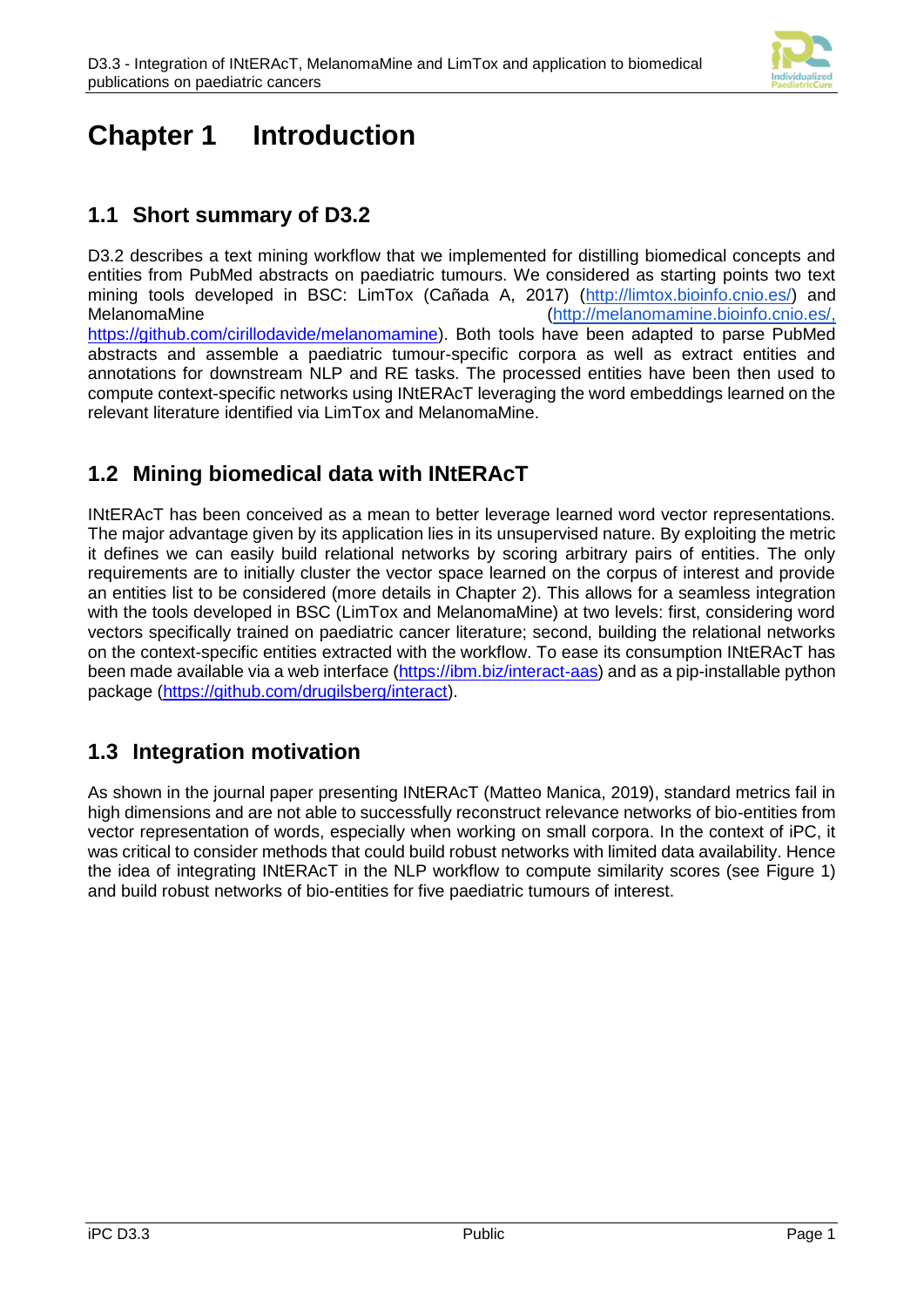



<span id="page-5-0"></span>*Figure 1: iPC text mining workflow where the role of the INtERAcT integration is highlighted with a purple box.*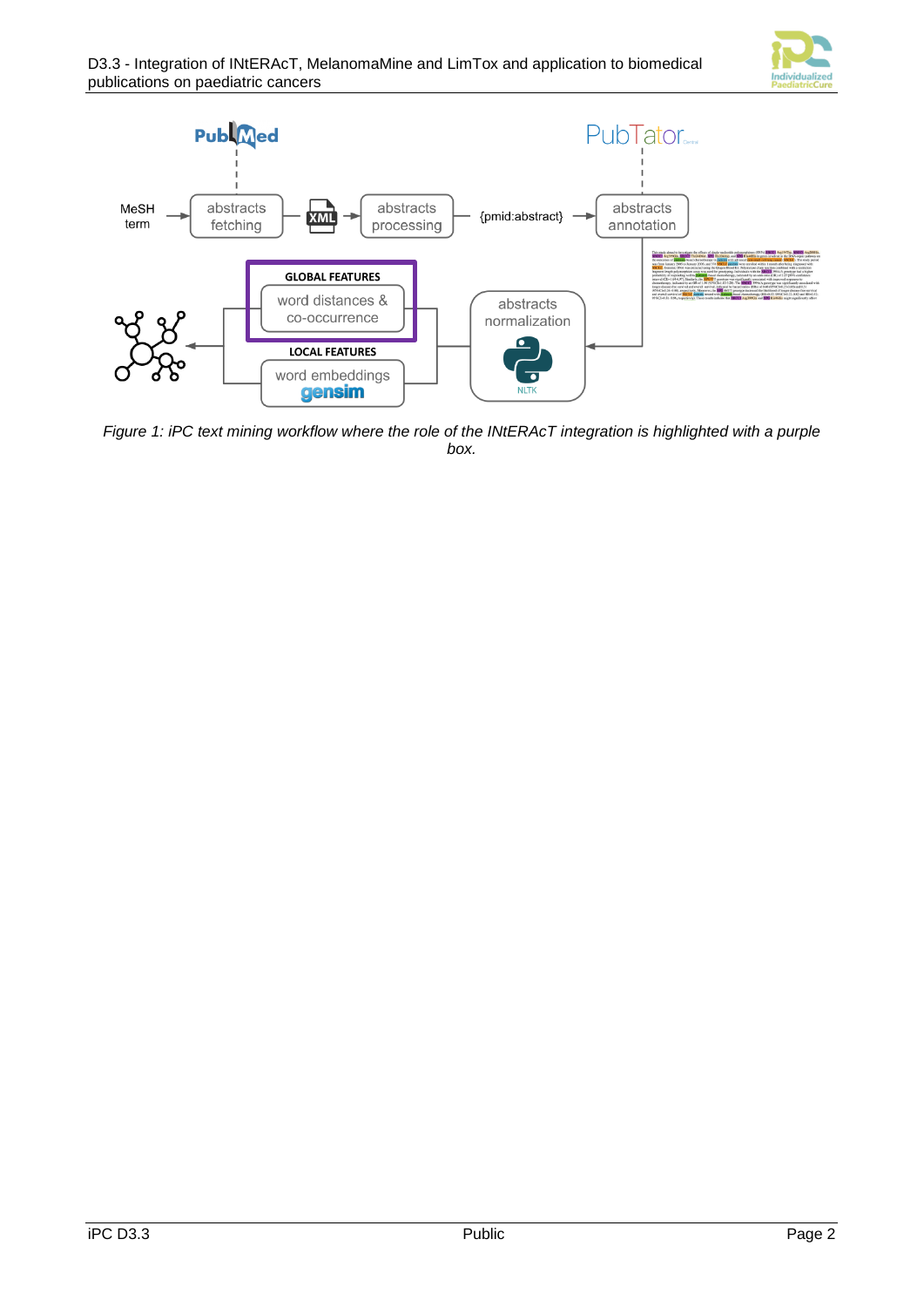

## <span id="page-6-0"></span>**Chapter 2 INtERAcT**

### <span id="page-6-1"></span>**2.1 INtERAcT description**

Recently, freely available biomedical corpora are growing enormously, resulting in a remarkable source of knowledge in the form of unstructured text. The large volume of published literature renders impossible an exhaustive manual curation and annotation. Hence the demand for performant methodologies that can analyze text resources, organize them in structured knowledge and learn meaningful representations with no or limited supervision.

INtERAcT (Matteo Manica, 2019) infers relations between concepts, e.g., molecular entities, extracted from the text relying on a completely unsupervised procedure that leverages word embeddings learned via automatic text mining. INtERAcT defines a metric that acts on the vector space of word representations to estimate an interaction score between two entities, e.g., genes or proteins.

#### <span id="page-6-2"></span>*In a nutshell (see*

[Figure 2\)](#page-6-2), by partitioning with a clustering algorithm the word vector space (e.g., K-means), it is possible to define a distance based on the distribution of the cluster assignments of the neighbors of a given word. Considering two words of interest we can define a score based on the Jensen-Shannon divergence (Endres & Schindelin, 2003) of the two neighbors' distributions (detailed derivation and mathematical formulation in the manuscript available here: [https://rdcu.be/cAncb\)](https://rdcu.be/cAncb).



*Figure 2: Depiction of INtERAcT. Vector representations of words are used to define neighbours' distributions that are then compared for similarity using a score based on the Jensen-Shannon divergence.*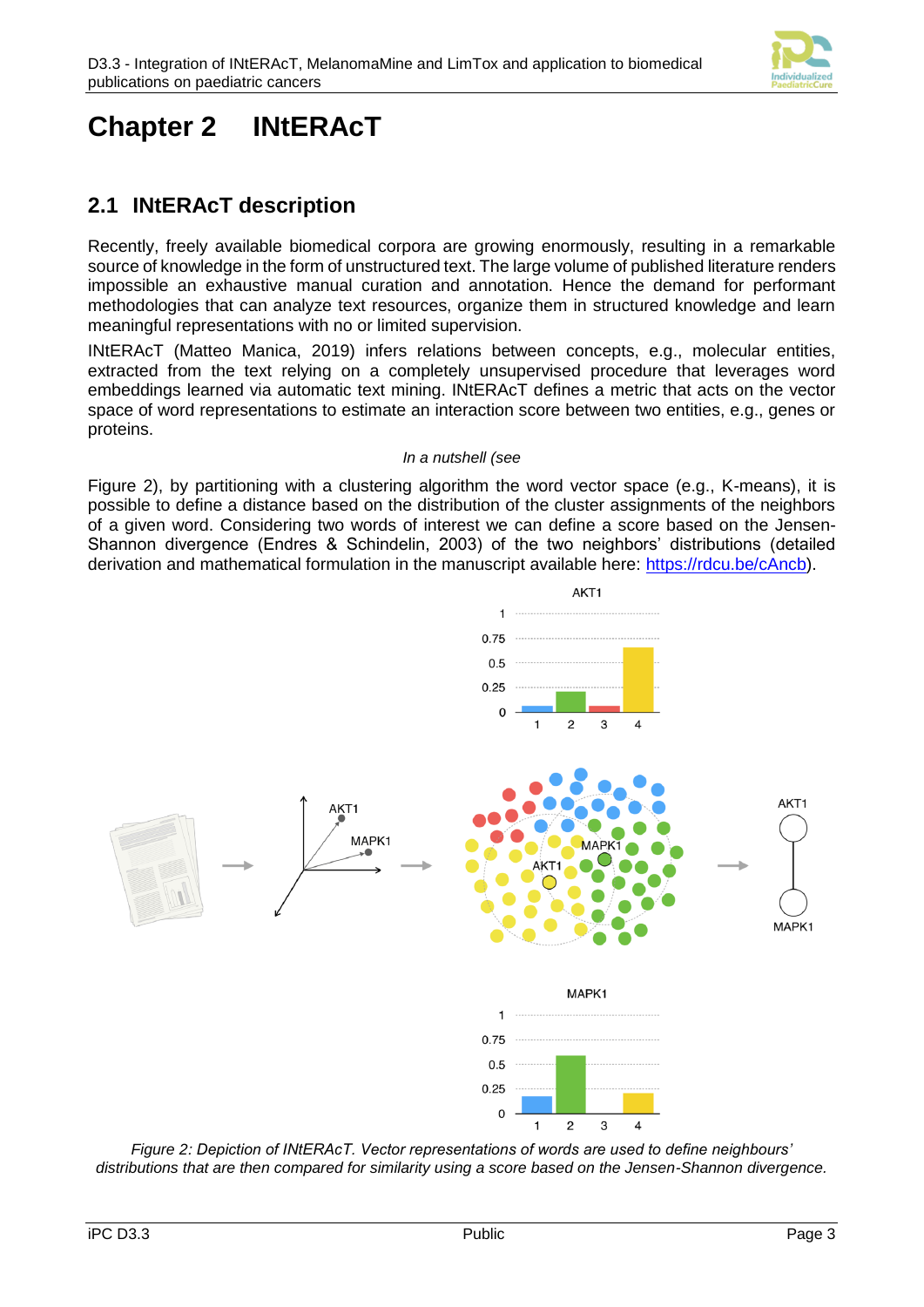

For efficiency, a *k*-d tree (Bentley, 1975) is used to allow for fast retrieval of neighbors in the word embedding space. This guarantees optimal performance when screening candidate word pairs representing bio-entities of interest.

This recipe offers the possibility to quickly screen pairs and, as demonstrated in the publication, to overcome issues that arise from considering standard metrics in high dimensional spaces.

#### <span id="page-7-0"></span>**2.2 Integration scheme and INtERAcT application to paediatric cancer literature**

Given the flexibility and generality of the methodology, no specific adaptation of INtERAcT was required for the paediatric tumour use-case.

It has been trivial to build paediatric cancer-specific networks starting from the pipeline developed for D3.2. Considering word vectors trained on the corpora identified using the adapted versions of LimTox and MelanomaMine, it was possible to easily define networks of genes, considering a full list of gene names parsed from UniProt (Consortium, 2021).

The full implementation of the pipeline is available [here](https://github.com/drugilsberg/interact/blob/master/examples/ipc/generate_network.py) and can be reproduced solely relying on the files present in the repository.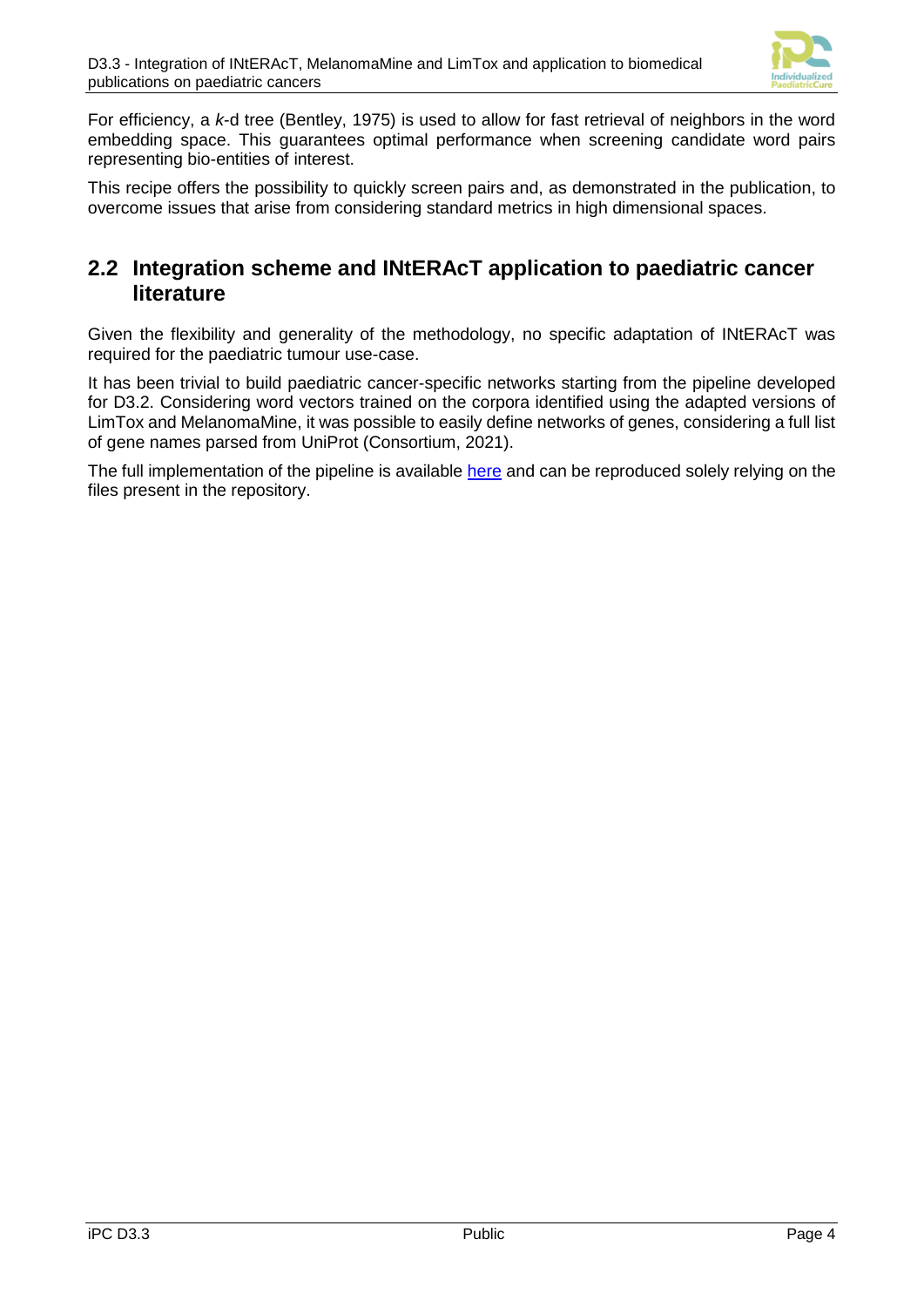

## <span id="page-8-0"></span>**Chapter 3 Integration of INtERAcT and previous**

### **implementations**

#### <span id="page-8-1"></span>**3.1 Results**

Following the analysis performed in D3.2, we reconstructed networks focusing on the tumour types reported in [Table 1.](#page-8-2)

<span id="page-8-2"></span>

| Table 1: Tumour types considered reporting the MeSH terms used and the number of abstracts used in the |
|--------------------------------------------------------------------------------------------------------|
| NLP workflows (abstract from February 2020, from D3.2).                                                |

| <b>Paediatric tumor</b>       | <b>MeSH</b> term | <b>Number of abstracts</b> |
|-------------------------------|------------------|----------------------------|
| Neuroblastoma                 | D009447          | 23,122                     |
| Acute Lymphoblastic Leukaemia | D054198          | 22,898                     |
| Medulloblastoma               | D008527          | 5,148                      |
| Ewing's sarcoma               | D012512          | 5,024                      |
| Hepatoblastoma                | D018197          | 1,557                      |

For all the five tumour types we run INtERAcT using the optimal configuration tested in the original publication (Matteo Manica, 2019), namely for the partition/clustering we considered 500 clusters and for the neighbours distributions we used the 2000 closest points to the query word (gene name of interest) in the word embedding space.

The relevance networks estimated are obtained after intersecting all gene names retrieved from UniProt with the vocabulary of the corpus of interest. After this filtering steps, INtERAcT compute the pairwise interaction scores for all the filtered entities relying on the *k*-d tree constructed on the full word embedding space.

In [Table 2,](#page-8-3) we report the statistics for the resulting networks estimated with INtERAcT.

*Table 2: Statistics for the networks estimated for the five tumour corpora considered in D3.2.*

<span id="page-8-3"></span>

| <b>Paediatric tumor</b>       | <b>Number of edges</b> | <b>Number of vertices</b> |
|-------------------------------|------------------------|---------------------------|
| Neuroblastoma                 | 106,030                | 459                       |
| Acute Lymphoblastic Leukaemia | 76,245                 | 389                       |
| Medulloblastoma               | 19,306                 | 195                       |
| Ewing's sarcoma               | 13,695                 | 164                       |
| Hepatoblastoma                | 5,460                  | 103                       |

The generated networks are available in the INtERAcT repository under the iPC example section: [https://github.com/drugilsberg/interact/tree/master/examples/ipc.](https://github.com/drugilsberg/interact/tree/master/examples/ipc) Complementary files, such as the word embedding model trained on the corpus and the embedding matrix, are also available for each tumour type.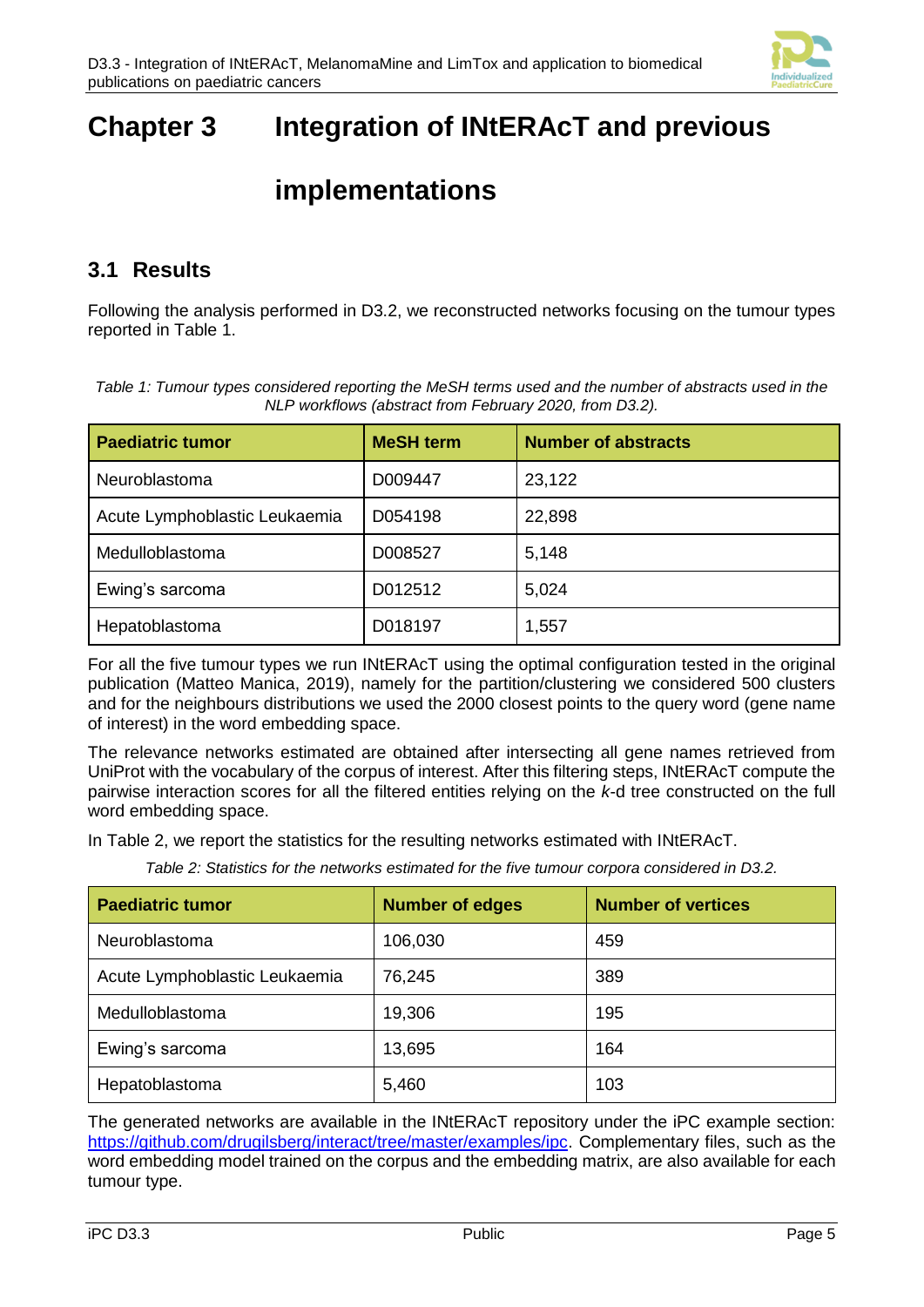

### <span id="page-9-0"></span>**Chapter 4 Summary and Conclusion**

Herein, we presented the application of INtERAcT to five paediatric tumor types as well as the integration with LimTox and MelanomaMine into the iPC text mining pipeline that has been built in the context of D3.2.

We described the foundational concepts behind INtERAcT and described how it is intrinsically suitable for dealing with contexts where there is limited availability of literature resources, e.g., paediatric tumours. We also presented in which pipeline stage INtERAcT has been applied and how to reproduce the results presented in D3.2 that have been complemented with the generated. Interaction networks statistics in the present deliverable.

The networks produced with INtERAcT, that are the main outcome of the iPC text mining pipeline, will play a key role for the network-based model developed in the downstream work packages. Especially, in the light of the fact that they will integrate the networks estimated at the omic level, bringing in knowledge distilled from all the relevant literature retrieved considering matching MeSH terms.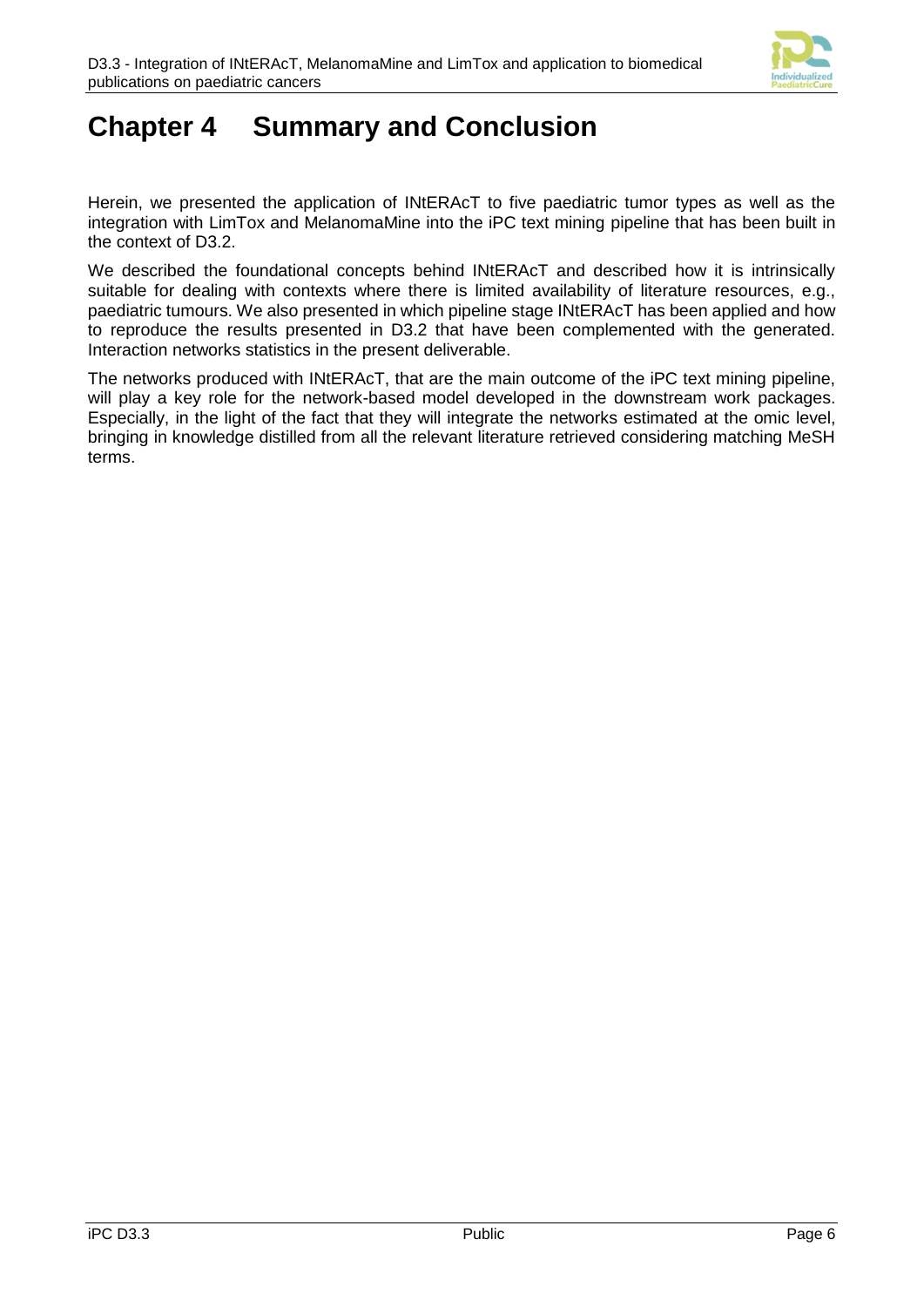

### <span id="page-10-0"></span>**List of Abbreviations**

| <b>Abbreviation</b> | <b>Translation</b>                                       |
|---------------------|----------------------------------------------------------|
| <b>NLP</b>          | Natural Language Processing                              |
| <b>RE</b>           | <b>Relation Extraction</b>                               |
| <b>INtERAcT</b>     | Interaction networks from vector representation of words |